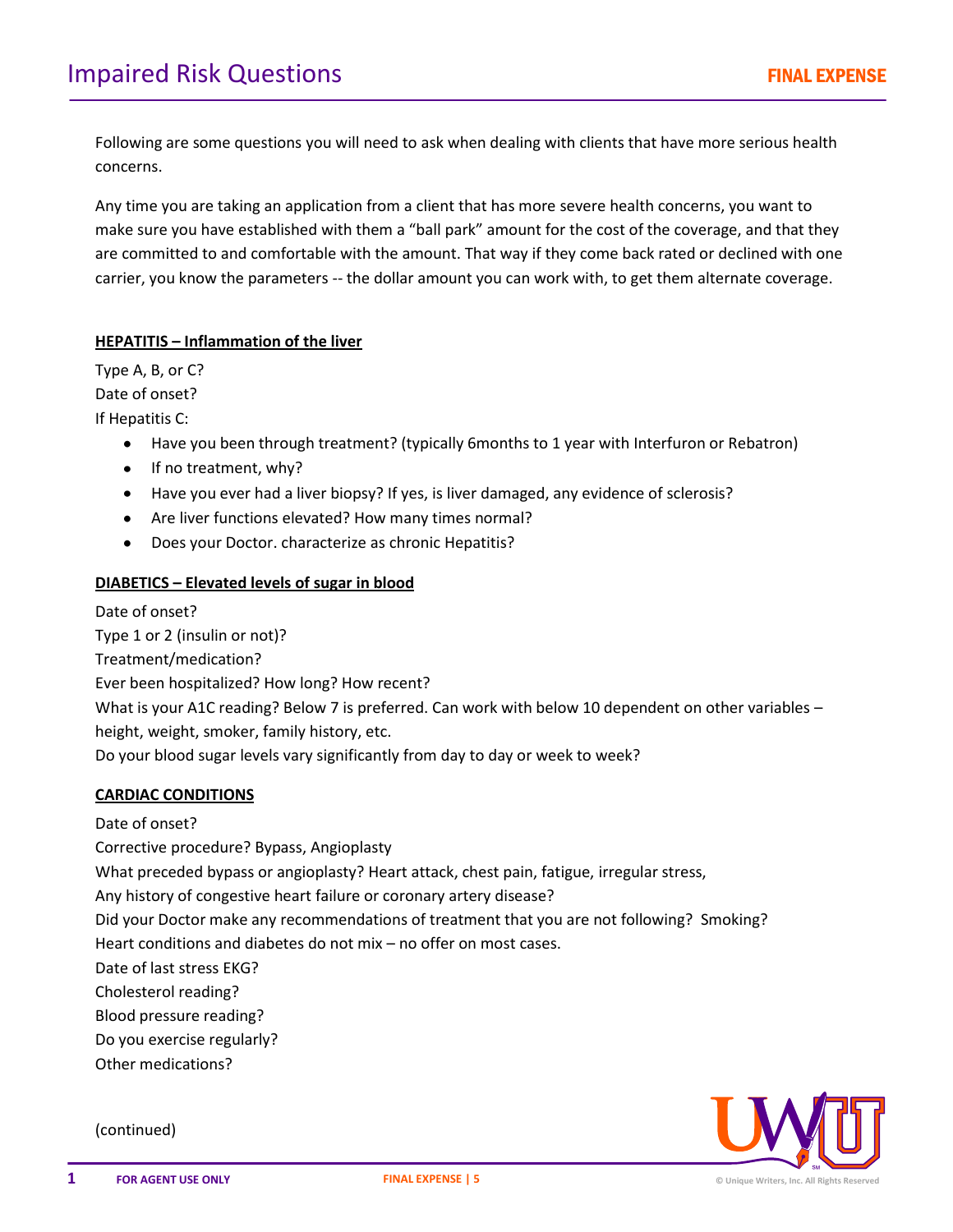### **MELANOMA**

Date of onset? Treatment and duration? How long have you been cancer free? Clarks Level? Stage? Size of tumor and location?

### **PROSTATE CANCER**

No worse than Stage 2 and Gleason 6 – Typically no rating ssns or decline After radical prostatectomy psa should be undetectable – cannot insure detectable psa After brachytherapy (radioactive seeds) – psa should be less than .5 Lupron – if this medication was part of treatment difficult to insure is used when treatment has failed or when cancer is metastatic. Age 50 or below – postpone 5 years Over age 50 will be dependent on stage, gleason, and psa Closer to age 70 the better – will probably die from another cause Stages 1-4 the lower the better Gleason 2-10 the lower the better. Gleason measures the aggressiveness of the tumor

### **LUPUS – Loss of Kidney Function**

Discoid – no medications or treatment – superstandard Systemic – most common in women – treated with medications depends on severity –standard to a decline

### **SLEEP APNEA – Respiration stops for at least 10 seconds, more than 10 times per hour during sleep.**

When diagnosed? Condition diagnosed as mild, moderate, or severe? Was a sleep study performed? Observation or treatment? Surgery or CPAP Mask? Follow up study performed? Oxygen saturation no less than 85% Apnea Index of 30

# **COLITIS – Inflammation of the larger intestine that is caused by many different diseases**

Ulcerative colitis Crohns disease Ischemic colitis Irritable Bowel syndrome \*\*All of the above are generally superstandard, but severity can result in a decline.



(continued)